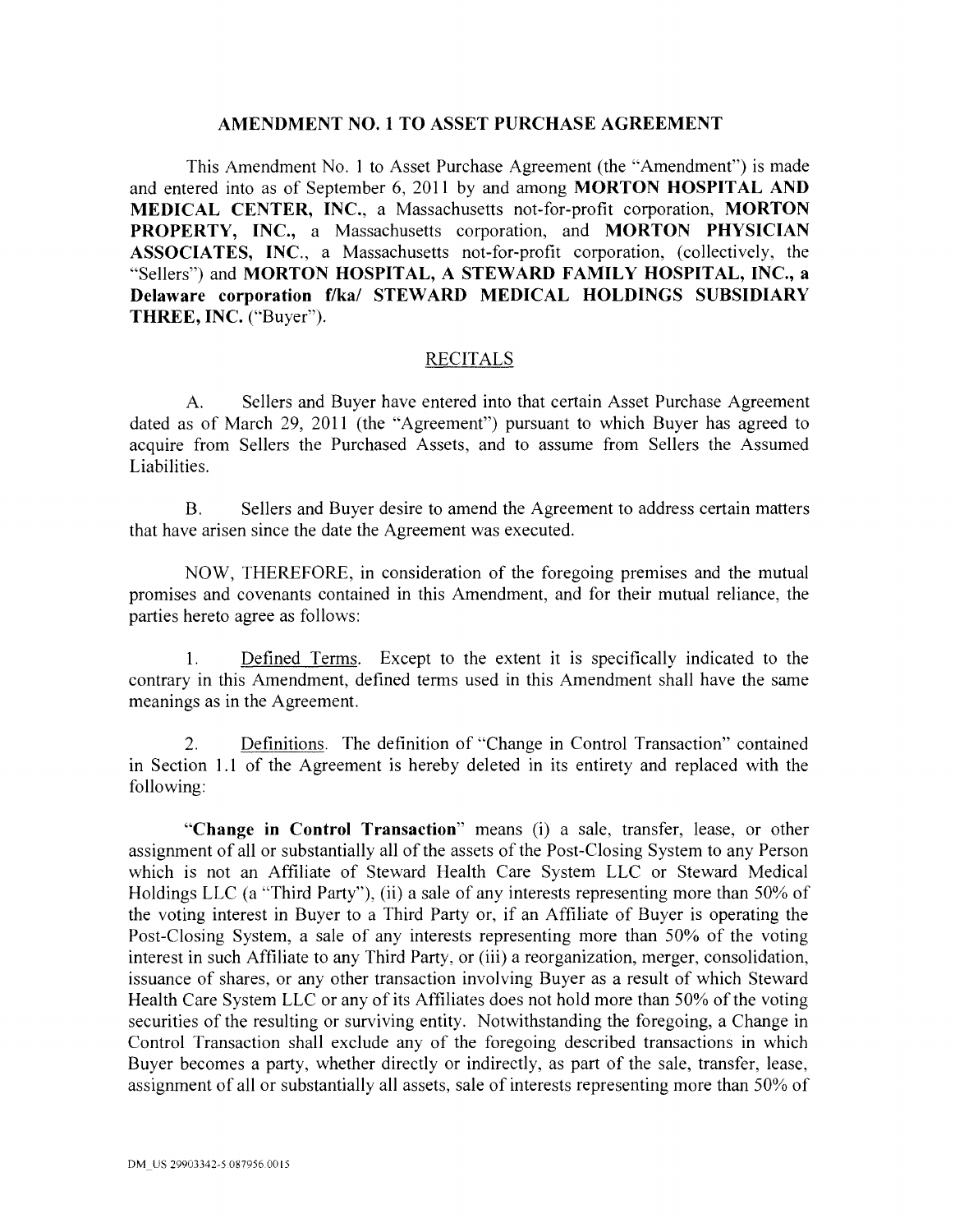the voting interest, or reorganization, merger, consolidation or issuance of shares, as a result of which more than 50% of the voting securities of the resulting or surviving entity are held by a Third Party, in each case involving Steward Health Care System LLC and its affiliates or Steward Medical Holdings LLC and its affiliates."

3. Employees. The phrase "including employees on short term disability, maternity leave, vacation, or leave of absence with a definite date of return," is hereby inserted in Section  $10.1(a)$  of the Agreement immediately following the phrase "in good standing,".

# 4. Post-Closing Capital Expenditures.

(a) The following sentence is hereby added to the end of Section 11.6(a) of the Agreement: "To the extent that, by the fifth anniversary of the Closing Date, Buyer shall have failed to expend or commit to expend funds pursuant to and in accordance with this Section 11.6(a), Buyer shall contribute such shortfall to a non-profit health care organization or organizations subject to the general charitable oversight of the Attorney General of the Commonwealth of Massachusetts (the "Attorney General"), after Buyer shall have notified the Attorney General of such shortfall and the charity which Buyer has selected to receive the contribution, and the Attorney General shall have approved the charity so selected."

(b) The phrase "shall be in a total aggregate amount of at least \$25,000,000 over such five year period, unless such acute care hospital is closed or its general purpose is limited, in each case pursuant to the terms of Section  $11.6(c)$ , but" is hereby inserted in Section 11.6(b) of the Agreement immediately following the phrase "this Section  $11.6(b)$ ".

(c) Section 11.6(c) of the Agreement is hereby deleted in its entirety and replaced with the following:

"(c) From the Closing Date until the tenth anniversary of the Closing Date, Buyer shall maintain an acute care hospital in Taunton, Massachusetts, or the immediately surrounding area, providing at least substantially the same scope of services as the acute care hospital that is part of the Healthcare System currently provides (including at a minimum 14 inpatient, geriatric psychiatry beds), maintaining community benefits and charity care at the current levels consistent with the Attorney General's Community Benefit Guidelines for Non Profit Hospitals, and using the name "Morton Hospital and Medical Center" or some reasonably similar words in its name (hereinafter the "Post-Closing System"); provided, however, after the fifth anniversary of the Closing Date through the tenth anniversary of the Closing Date, Buyer may limit the general purpose of or close the Post-Closing System if Buyer meets the criteria set forth on Schedule 11.6(c). From the Closing Date through the fifth anniversary of the Closing Date, Buyer shall not engage in a Change in Control Transaction."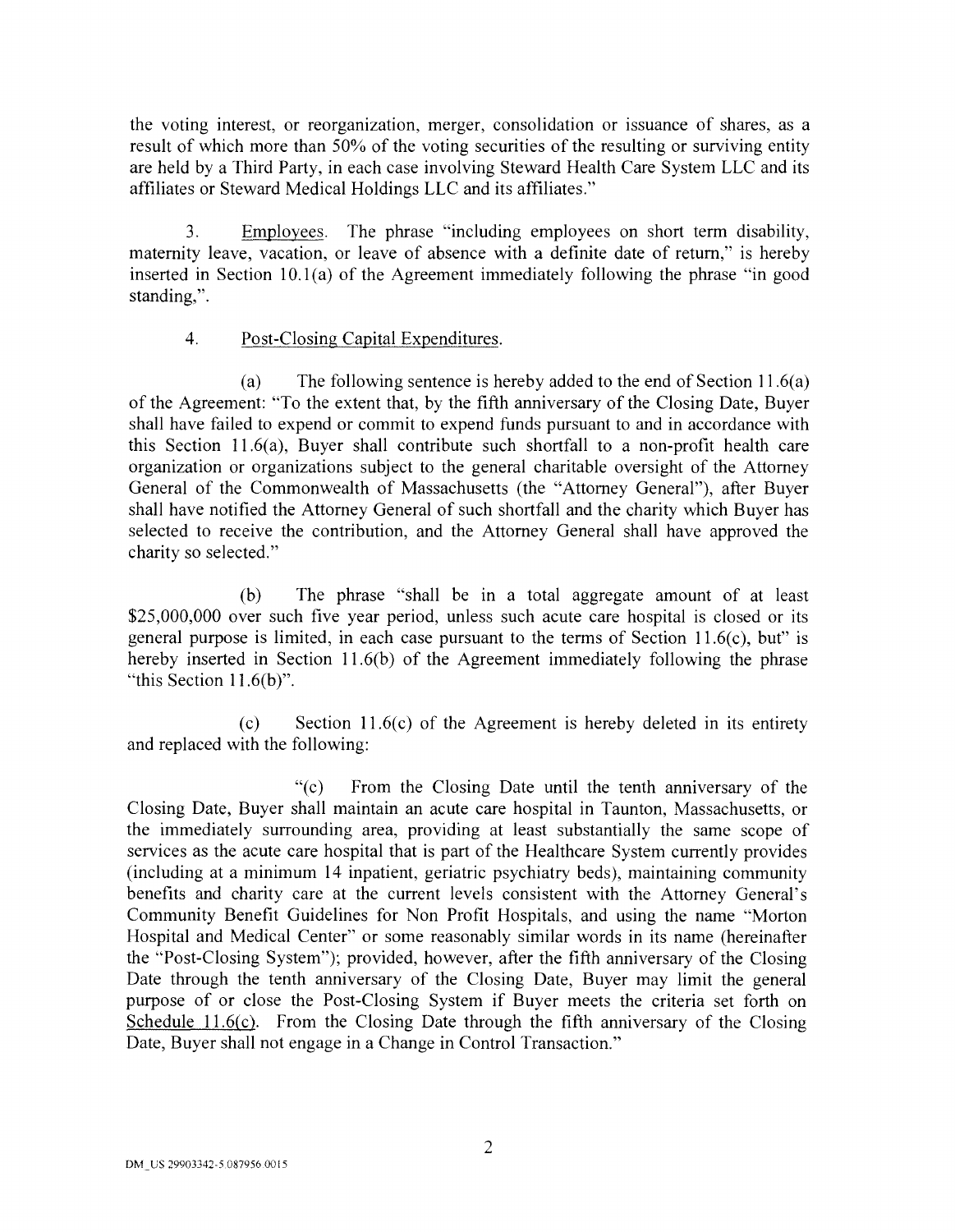(d) The following subsections are hereby added to Section 11.6 of the Agreement immediately following Section  $11.6(e)$  of the Agreement:

"(f) Community Benefit and Charity Care. For so long as the Buyer operates the Post-Closing System, it shall (i) maintain community benefit programs consistent with those currently provided by the acute care hospital that is part of the Healthcare System, including the currently operated adult uninsured clinic and school based health centers, (ii) continue to accept Government Program patients consistent with current Healthcare System practices and emergency patients regardless of ability to pay consistent with applicable law, (iii) provide culturally and linguistically appropriate services consistent with those currently provided at the Healthcare System, (iv) adopt and implement community benefit and charity care policies that are similar to those in effect at other Steward Health Care System hospitals and generally consistent with the Sellers' current policies set forth on Schedule 11.6(f), and (v) comply with the Attorney General's Community Benefit Guidelines for Non Profit Hospitals; provided, however, Buyer's obligations under Section 11.6(f)(i) and Section 11.6(f)(iii) shall be subject to such changes over time that may be necessary or appropriate to ensure that such programs remain properly aligned with the needs and interests of the Post-Closing System's patients, the broader community, and the operations of the Post-Closing System in the ordinary course of business.

(g) Regulatory Cooperation. Buyer confirms that it shall, notwithstanding its for-profit status, fully cooperate with any investigation, inquiry, study, report, or evaluation conducted by the Attorney General under her office's oversight authority of the non-profit charitable hospital industry to the same extent and subject to the same protections and privileges as if Buyer were a public charity.

(h) Obligations of Successors. In connection with any Change in Control Transaction Buyer or any Affiliate of Buyer, as applicable, shall (i) provide written notice to the Attorney General within two business days after the execution of a definitive agreement governing such Change in Control Transaction (and such notice shall be provided to the Attorney General in no event less than 90 days prior to the closing of such Change in Control Transaction) and (ii) require, as a condition of such Change in Control Transaction, that any successor in interest to Buyer or any Affiliate of Buyer abide by the terms and conditions of Sections 11.6(b), 11.6(c), 11.6(f), 11.6(g), 11.6(i) and 11.8 hereof, and consent to the right of the Attorney General to enforce such provisions; provided, however, in the event that, prior to the occurrence of such Change in Control Transaction, Buyer or any Affiliate of Buyer has satisfied the criteria set forth on Schedule 11.6(c) to the extent that would permit Buyer or any Affiliate of Buyer to limit the general purpose of, or close the Post-Closing System, then as a condition of such Change in Control Transaction, the successor in interest to Buyer or any Affiliate of Buyer shall only be required to abide by the terms and conditions of Sections  $11.6(f)$  and  $11.6(g)$  hereof, and consent to the right of the Attorney General to enforce such provisions.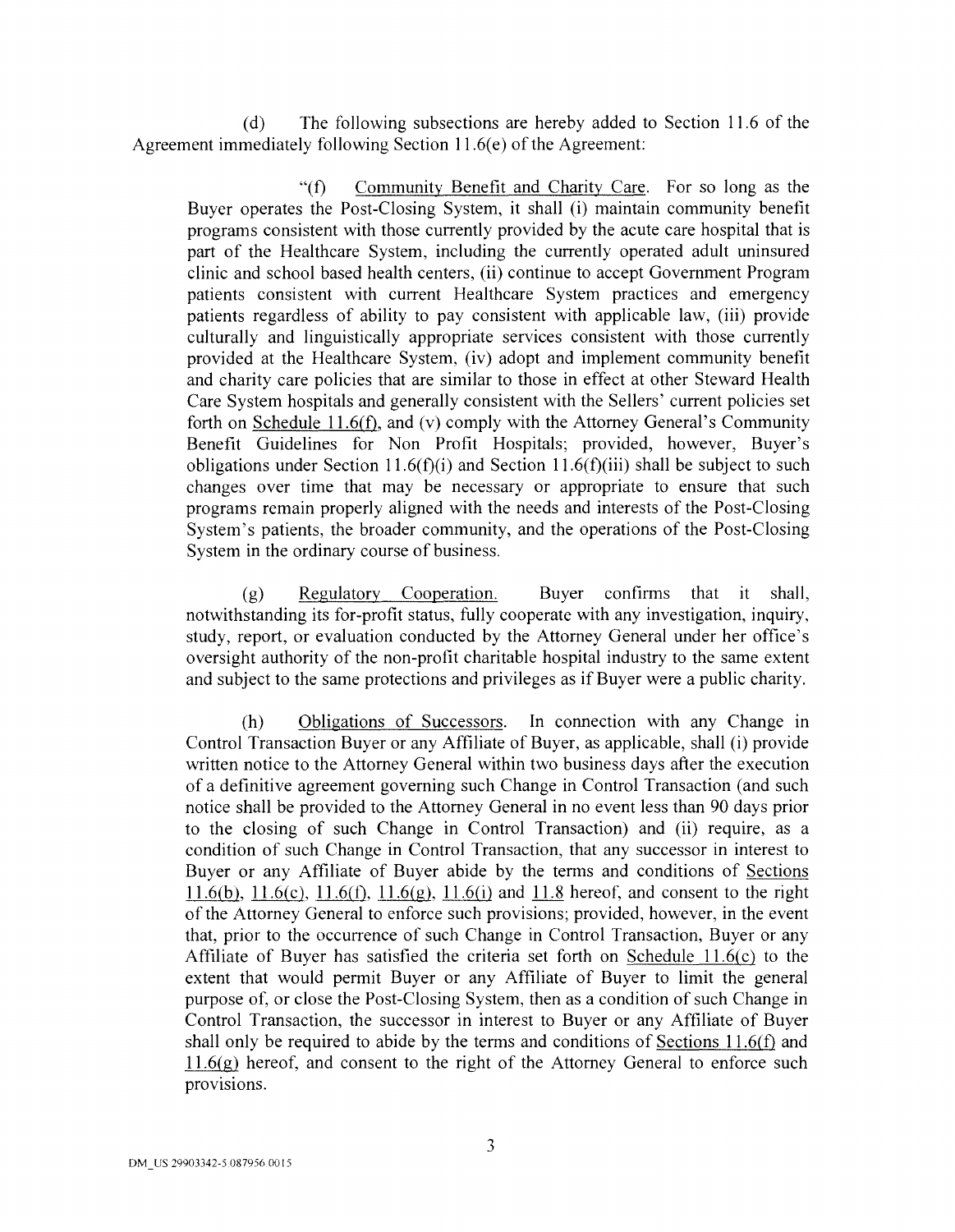(i) Named Portions of the Hospital. Buyer acknowledges that (i) certain portions, departments, or wings of the acute care hospital that is part of the Healthcare System may be referred to by the name of individuals or entities, including without limitation individuals who previously made donations to the acute care hospital that is part of the Healthcare System or for whom dedications were otherwise made (the "Named Portions") and (ii) certain plaques or other signs may be located at the acute care hospital that is part of the Health care System which evidence such names or dedications. After the Closing Date, Buyer shall keep such Named Portions and any such plaques or other signs in place until the earlier of such time that it no longer operates the Post-Closing System or Sellers were no longer required to comply with such obligation. All such Named Portions, plaques or other signs shall be as more particularly specified, no later than the Closing, on Schedule 11.6(i) attached hereto. All such Named Portions, plaques or other signs may be relocated or removed, as determined in Buyer's reasonable discretion, upon the demolition or substantial renovation of the portion of the Post-Closing System in which they are located."

5. Local Governing Board. The following sentence is hereby added to the end of Section 11.8 of the Agreement: "Buyer shall maintain such local governing board for so long as Buyer operates the Post-Closing System."

6. Venue.

(a) The phrase "Superior Court of the Commonwealth of Massachusetts, Suffolk County or the United States District Court for the Commonwealth of Massachusetts" in Section 13.3(a) of the Agreement is hereby deleted and replaced with the phrase "courts of the Commonwealth of Massachusetts".

(b) The phrase "each such court" contained in Section 13.3(a) of the Agreement is hereby deleted and replaced with the phrase "such courts".

7. Schedule  $11.6(c)$ . The phrase "and any such notice sent after the fifth anniversary of the Closing Date may provide notice that the Post-Closing System experienced a negative Operating Margin in a year following the third anniversary of the Closing Date but prior to the fifth anniversary of the Closing Date" is hereby inserted in Schedule 11.6(c) immediately following the phrase "provided by Buyer before the fifth anniversary of the Closing Date,".

8. Steward Medical Group, Inc. Buyer does hereby designate Steward Medical Group, Inc., a Massachusetts not-for-profit corporation ("SMG") as a "Buyer" under the Agreement, so that SMG does hereby become a Buyer party to the Agreement; it being understood, however, that SMG is becoming a Buyer party solely for purposes of (a) acquiring at closing those Purchased Assets of Morton Physician Associates, Inc. and (b) assuming at closing those certain Assumed Liabilities which are liabilities of Morton Physician Associates, Inc.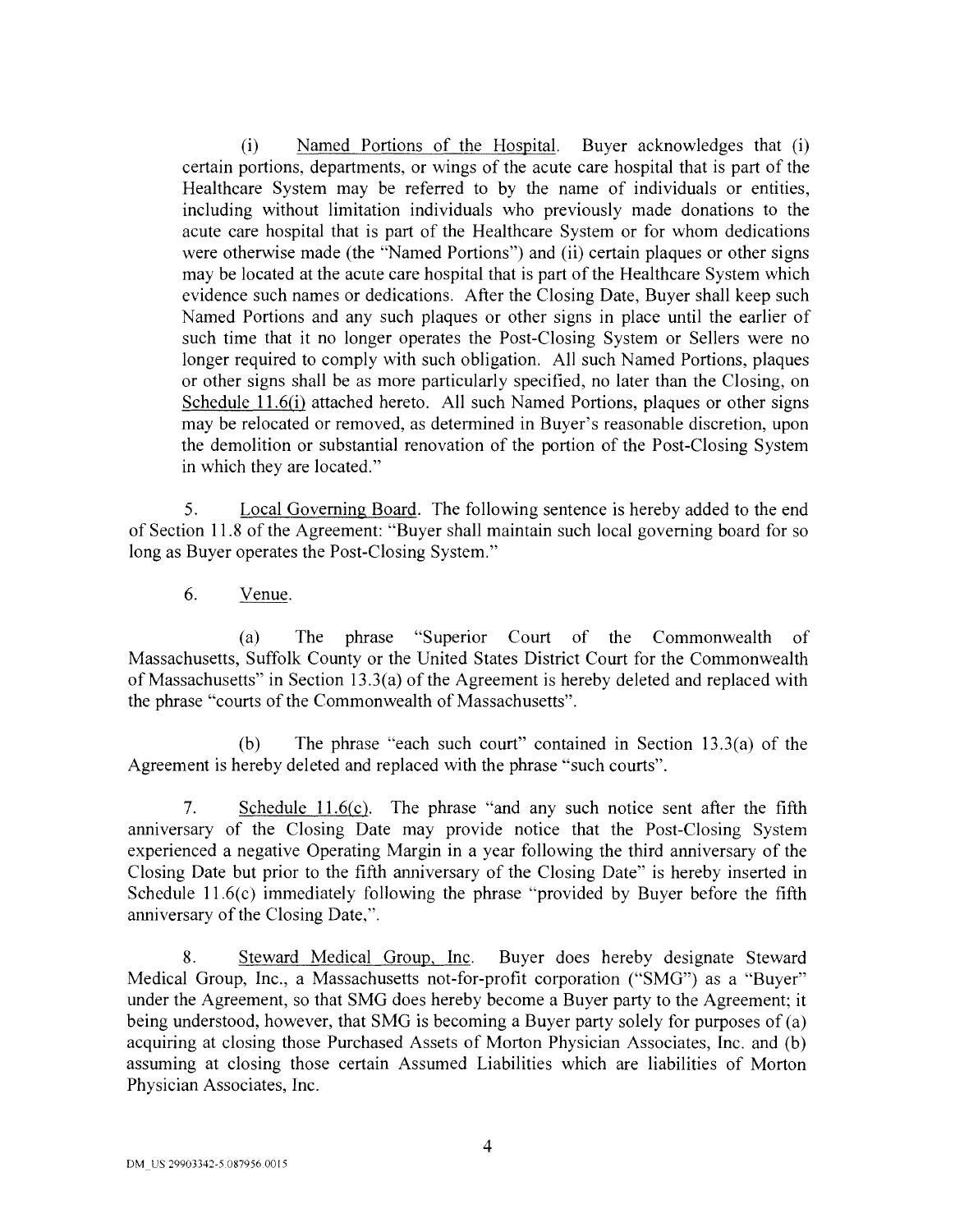9. Conveyance of Assets; Assumption of Assumed Liabilities. At the Closing, the Purchased Assets associated with Morton Physician Associates, Inc. shall be assigned and conveyed by Morton Physician Associates, Inc. to, and the Assumed Liabilities associated with Morton Physician Associates, Inc. shall be assigned by Morton Physician Associates, Inc. to, SMG.

10. Effect on Agreement; General Provisions. Except as set forth in this Amendment, the terms and provisions of the Agreement are hereby ratified and declared to be in full force and effect. This Amendment shall become effective upon its execution, which may occur in one or more counterparts, each of which shall be deemed an original, but all of which together shall constitute one and the same instrument. Captions and paragraph headings are used herein for convenience only, are not a part of this Amendment or the Agreement as amended by this Amendment and shall not be used in construing either document. Other than the reference to the Agreement contained in the first recital of this Amendment, each reference to the Agreement and any agreement contemplated thereby or executed in connection therewith, whether or not accompanied by reference to this Amendment, shall be deemed a reference to the Agreement as amended by this Amendment.

[Signatures on next page]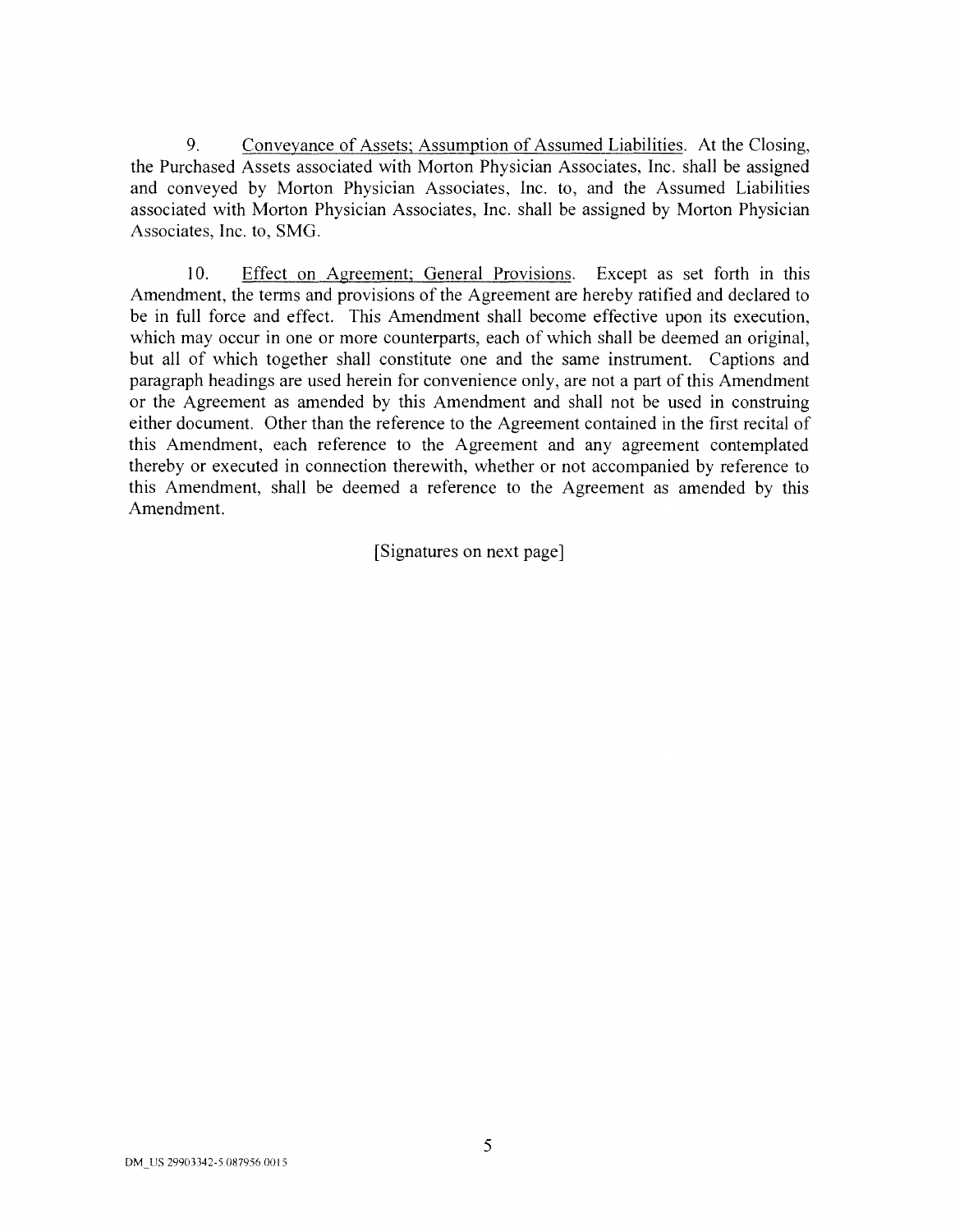IN WITNESS THEREOF, the parties have caused this Amendment to be executed in multiple originals by their duly authorized officers as of the date set forth above.

## SELLERS: BUYER:

MORTON HOSPITAL AND MEDICAL MORTON HOSPITAL, A CENTER, INC.  $S$  STEWARD FAMILY HOSPITAL, INC.

By:  $\frac{\sqrt{U}$ *WWWWW* بمصدر  $Tite:$   $\beta$ /e  $\frac{d}{d}$ ent

| By:    |  |
|--------|--|
| Print: |  |
| Title: |  |
|        |  |

**MORTON PROPERTY, INC.** 

By:  $Print:$ Title: Aresident

MORTON PHYSICIAN ASSOCIATES, INC.

By: Print: MOURO Title: Morride

## **JOINDER**

It is acknowledged and agreed that the undersigned does hereby join and become a Buyer party to the Agreement and subject to the terms of Section 8 above, (i) shall be entitled to all rights and benefits expressly applicable to a Buyer party under the Agreement and (ii) shall be bound by and observe all covenants applicable to or performable by a Buyer party under the Agreement:

## STEWARD MEDICAL GROUP, INC.

| By:    |  |
|--------|--|
| Print: |  |
| Title: |  |
|        |  |